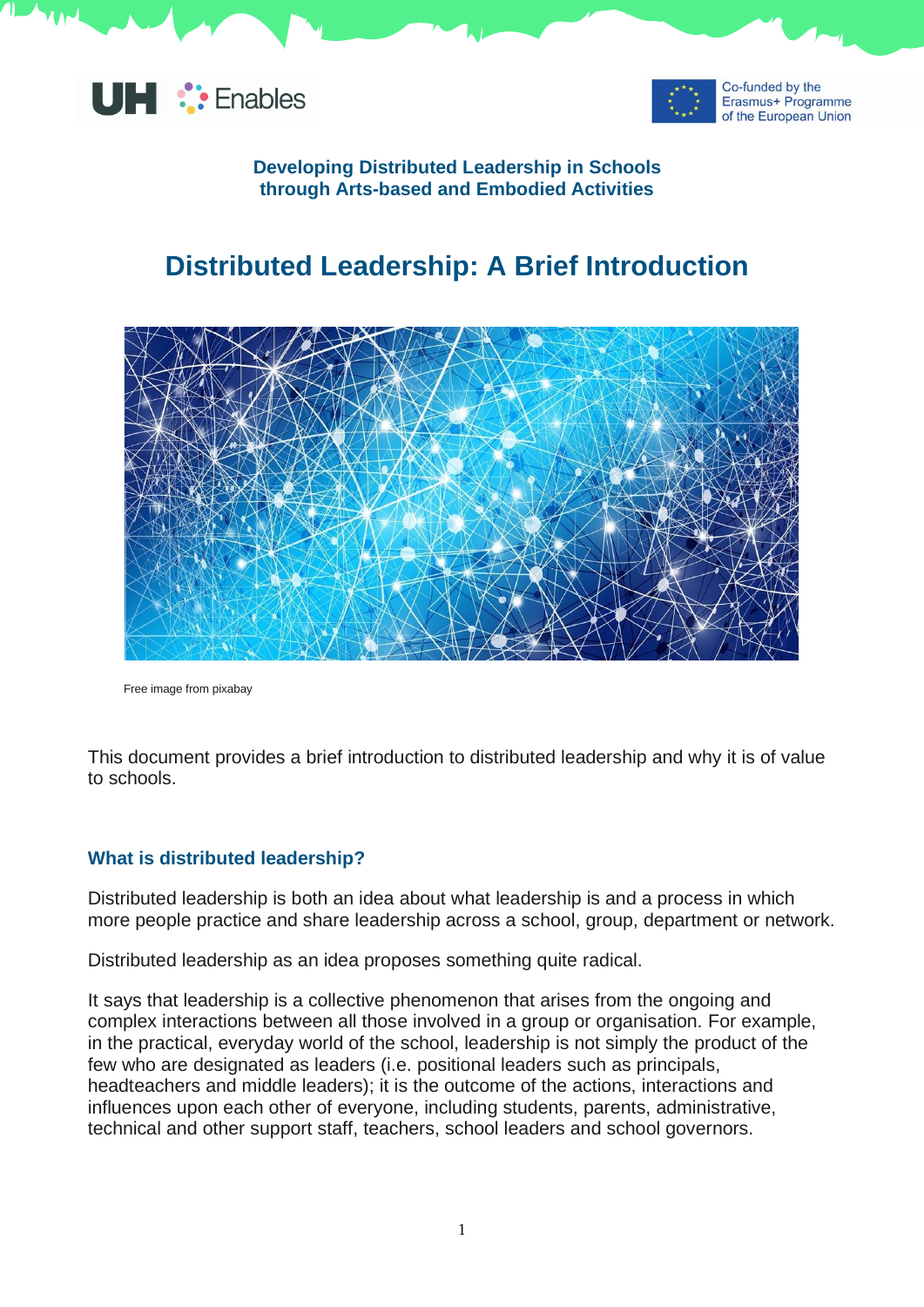Non-positional leaders – such as most students and teachers – are likely, however, not to be aware of their role in leadership.

This is where distributed leadership as a process of widening leadership comes in.

It expands awareness and increases capacity for leadership beyond positional leaders. As a process of expanding leadership awareness and capacity, distributed leadership means more non-positional leaders becoming more aware and active as co-leaders. It involves widening leadership practice by enabling more people across a school (or group, department or network) to be pro-active leaders and co-leaders of change. This includes teachers, support staff and students who do not occupy formal leadership roles.

The purpose of widening leadership is to increase innovation, promote inclusion, improve integration, cohesion and collaboration and raise motivation and commitment, with the aim of enhancing learnings and educational outcomes.

## **Why is distributed leadership of value to schools?**

School education across Europe faces unprecedented challenges. These include the need to foster innovation and democratic citizenship. Both of these benefit from the development and strengthening of distributed leadership in schools.

There is a need to foster innovation in order to tackle persistent issues in new ways – issues such as improving and broadening learning and reducing inequalities in education. Innovation is fostered by developing leadership distribution which allows the widest range of stakeholders to generate and participate in innovation and in collaborative working and learning. Innovation is also fostered by nurturing affective capabilities and awareness so leaders (positional and non-positional) act from deeper sources of intention and creativity. This enables insights and understandings that draw from the less conscious aspects of our selves and relationships and move beyond traditional 'solutions'.

There is a need to foster democratic citizenship, in response to turbulence in democratic governance, more diverse societies and expectations to develop citizens' capacities for creativity, imagination, mutual understanding, critical thinking and complexity. Distributed leadership, guided by values of democracy and social justice, engages teachers, students and other stakeholders in collaborative practice and the development of such democratic, creative and critical capabilities.

Consequently, schools are increasingly expected to develop collaborative ways of leading that appreciate the distributed nature of leadership and the value of less rigid hierarchies and more co-operation, free-flowing communication and trust.